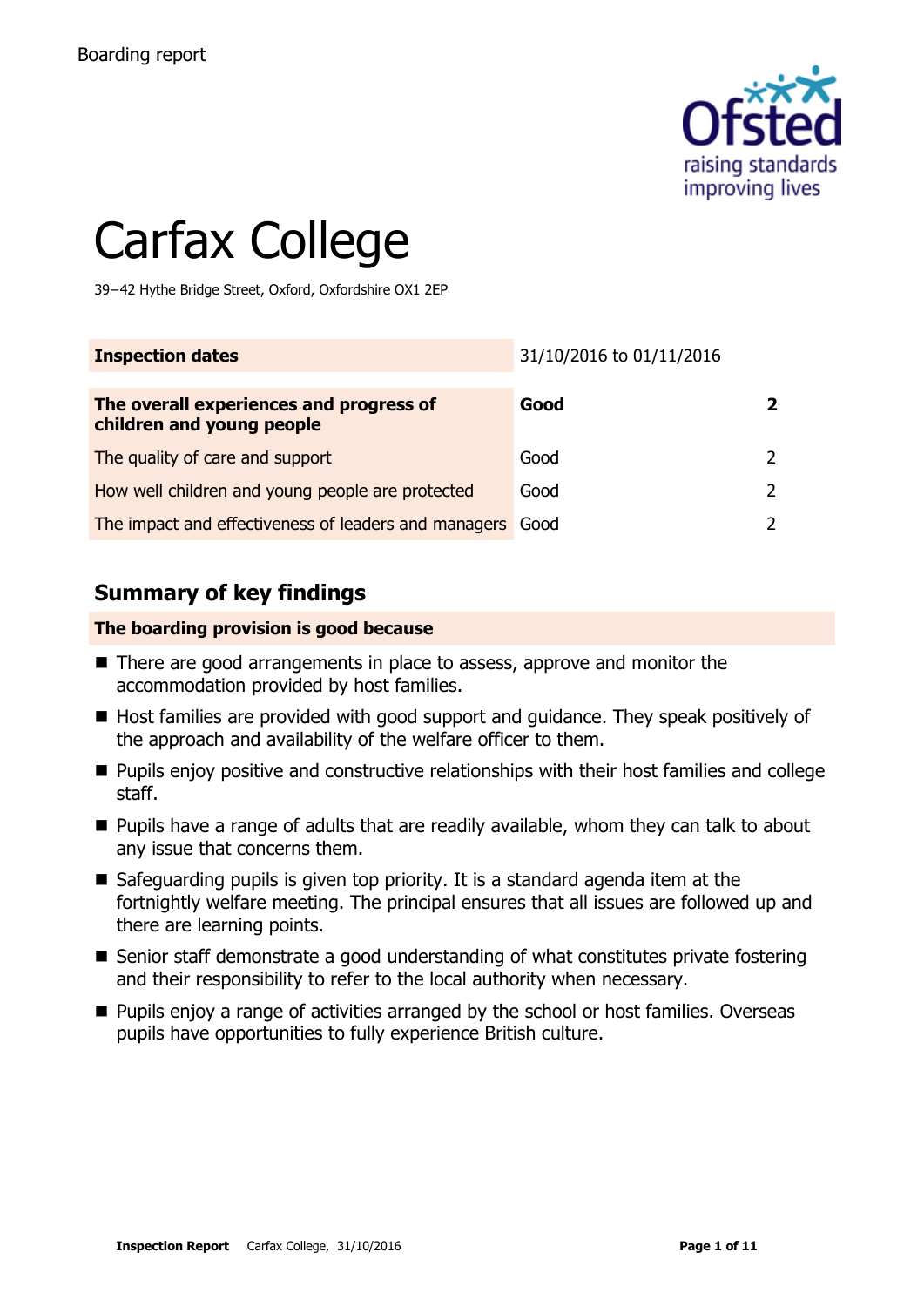#### **Compliance with the national minimum standards for boarding schools**

The school does not meet the following national minimum standard for boarding schools:

■ 13.1 The school's governing body and/or proprietor monitors the effectiveness of the leadership, management and delivery of the boarding and welfare provision in the school, and takes appropriate action where necessary.

### **What does the school need to do to improve further?**

- Ensure that home-stay families understand the issues surrounding e-safety and are confident in keeping pupils as safe as possible in the cyber world.
- Complete the revision of the missing person policy.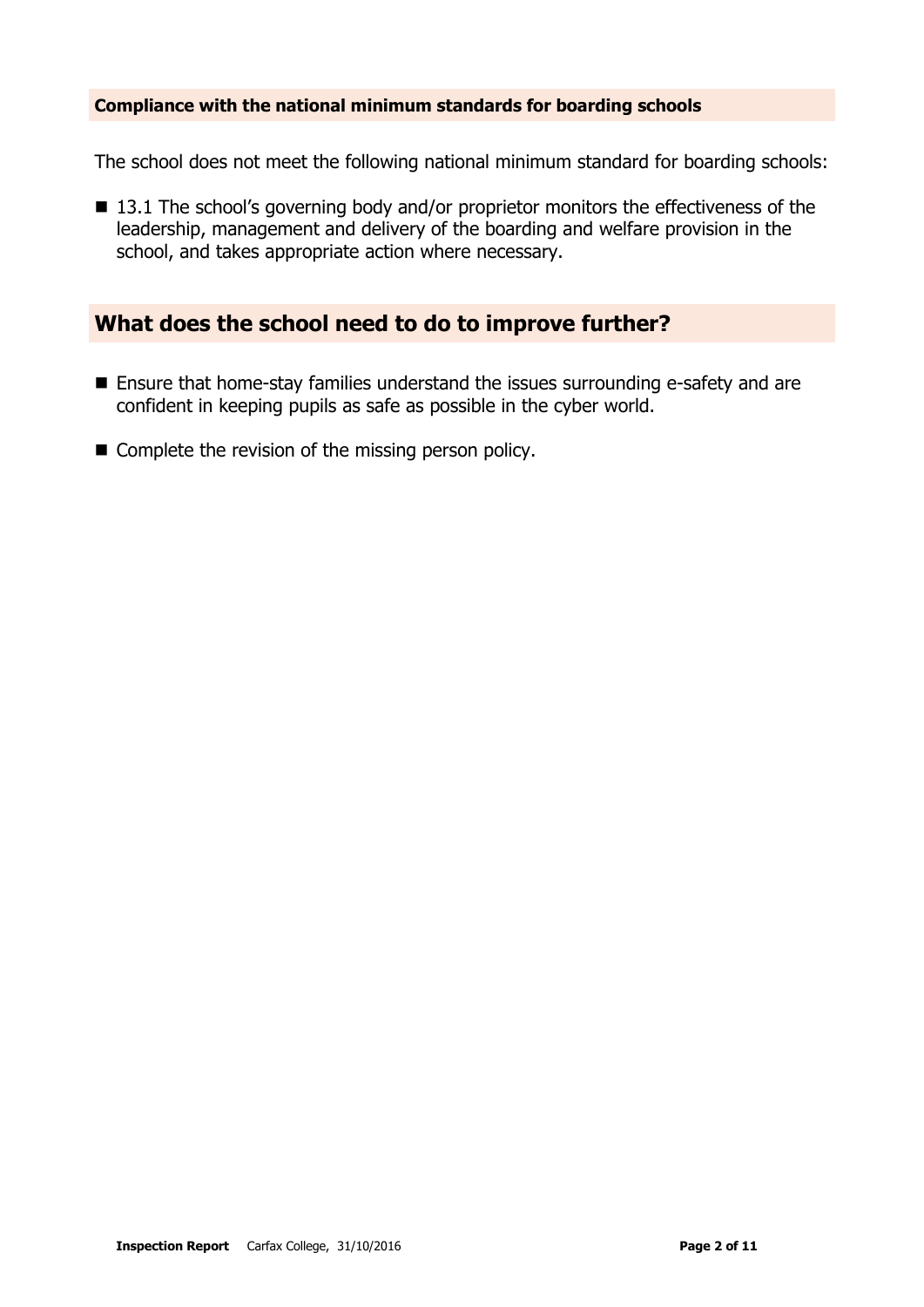# **Information about this inspection**

Ofsted carried out this inspection with one hour's notice. Four pupils under the age of 18 were accommodated with host families at the time of inspection. Three were spoken to over a lunch period. The principal and welfare officer were interviewed. A range of host families were visited or spoken to by telephone. Contact was made with the local statutory safeguarding authority. A range of documentation concerning host families was scrutinised, as well as safeguarding records. Email contact was made with parents who live overseas, via their agents, and the proprietor. There were no responses on Parent View to inform this inspection.

This was the first inspection since the school registered as a boarding school in August 2015. An education inspection took place in June 2014 for which there is a separate published report.

#### **Inspection team**

| <b>Keith Riley</b> | Lead social care inspector     |
|--------------------|--------------------------------|
| Janet Fraser       | Senior Her Majesty's Inspector |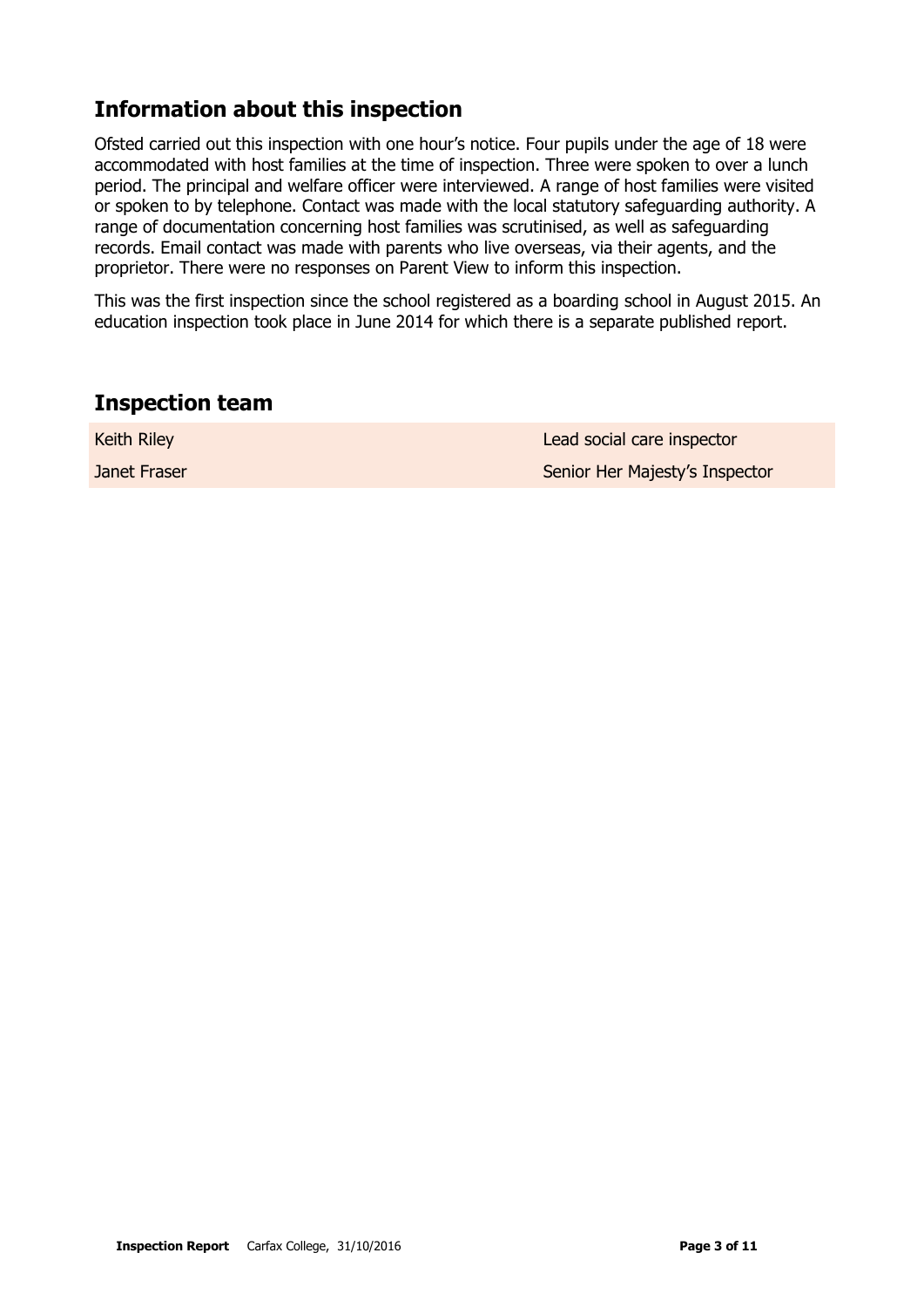# **Full report**

# **Information about this school**

Carfax College is an independent tutorial school providing one-to-one tuition or tuition in very small groups for up to 24 pupils. The college is not academically selective, and seeks to cater for all pupils, from 11 to 21 years old, who would benefit from the tutorial system with a highly individualised programme. A range of British and overseas pupils are accommodated with host families who live locally and who are approved by the college. The college offers full-time A level and GCSE courses, as well as tuition in preparation for entry to mainstream schools, universities and a range of specialist institutions. The college also offers short-term and part-time courses to pupils wishing to supplement their full-time education programme. These are available throughout the year, including during holiday times. Self-employed tutors, drawn mainly from the academic community in Oxford, provide the tuition.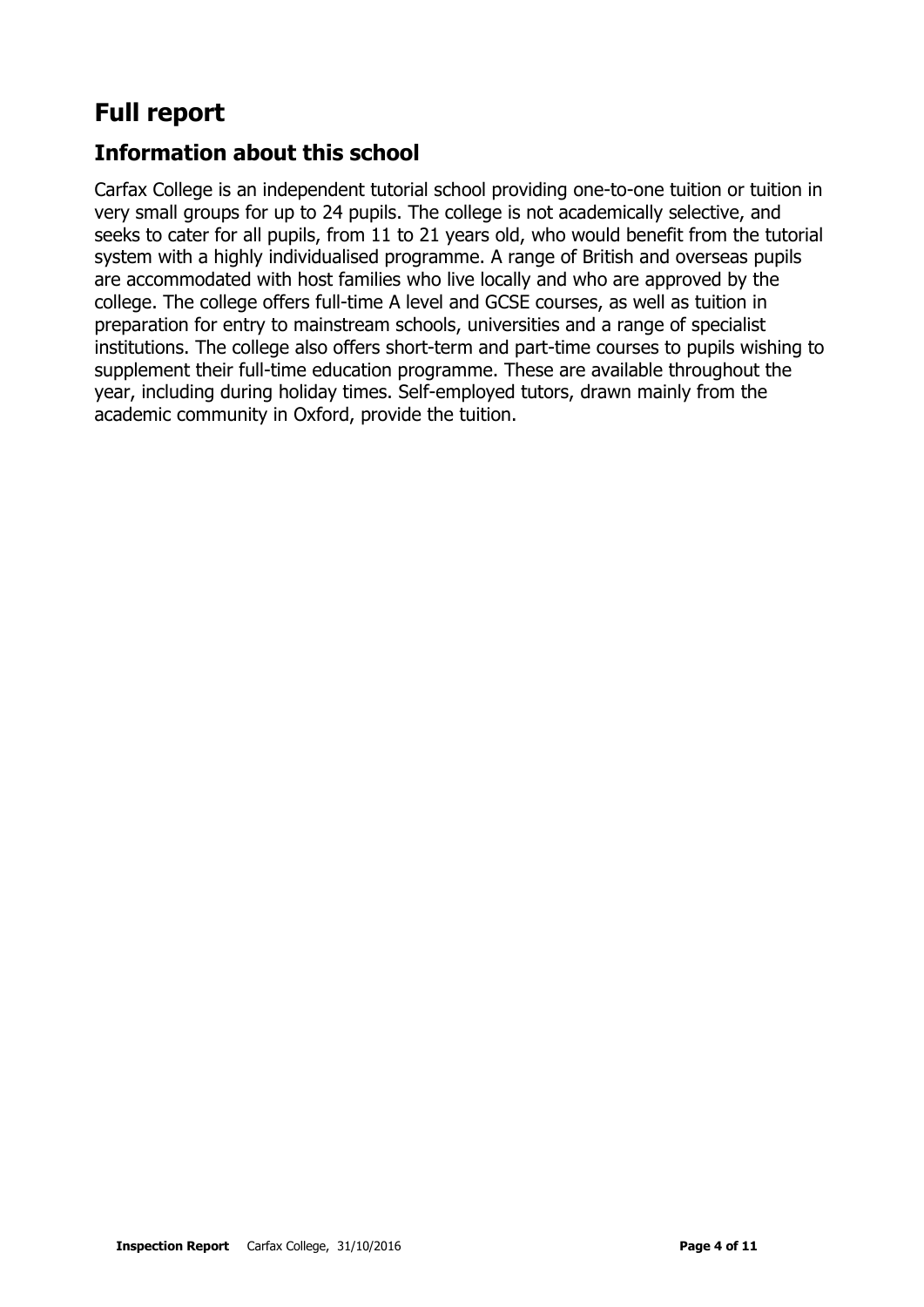# **Inspection judgements**

# **The overall experiences and progress of children and young people Good**

This is a college where pupils, accommodated for short periods, are highly motivated in their education. Behaviour is exemplary. Pupils enjoy the experience of meeting others from a range of backgrounds as well as embracing the British culture during their short stays.

Pupils enjoy their short stays in the United Kingdom. They are motivated in their learning, and their attendance at the college is excellent. Pupils speak positively of their host families and like the way in which the families accept them. A pupil said, 'They were an amazing host family. They made me feel as if I was at home. They offered me help whenever I needed it.'

Pupils are able to participate in activities in the local area, organised by the college or the host families. They explore the local area as well as other places of interest further afield. They experience home-cooked food with their host families, as well as a range of cuisine in various restaurants in the multi-cultural community. Pupils speak positively about the arrangements for food.

Host families provide internet access for the pupils in their home. Pupils say how much they appreciate this and how they are able to easily contact their overseas family members.

All staff make safeguarding a high priority for each pupil. They understand the risks and vulnerabilities, especially for pupils from overseas. Key staff have regular welfare meetings to ensure the ongoing well-being of pupils. Pupils enjoy positive and constructive relationships with the adults around them. They identify those individuals they can speak to about any concern. They have daily dialogue with staff in a relaxed format over lunch. Staff seek their views more formally too, for example about their home-stay accommodation.

A parent said, 'My child felt very happy and safe at the home-stay, and he was able to make his own way to school safely each day. He could easily contact us every day. In case of any concern, he spoke to his guardian and his host family.'

#### **The quality of care and support Good Good**

The welfare officer obtains all necessary information as part of the admission process. She collates key information into a registration document and provides this to host families. This includes the arrangements for transport from the airport. Pupils are able to contact the college if there are any last-minute changes to the plan, such as a delayed flight. The document highlights any health needs. Pupils have access to a doctor in a local practice, if necessary. Host families provide over-the-counter medicines, confident that the necessary parental consent is in place.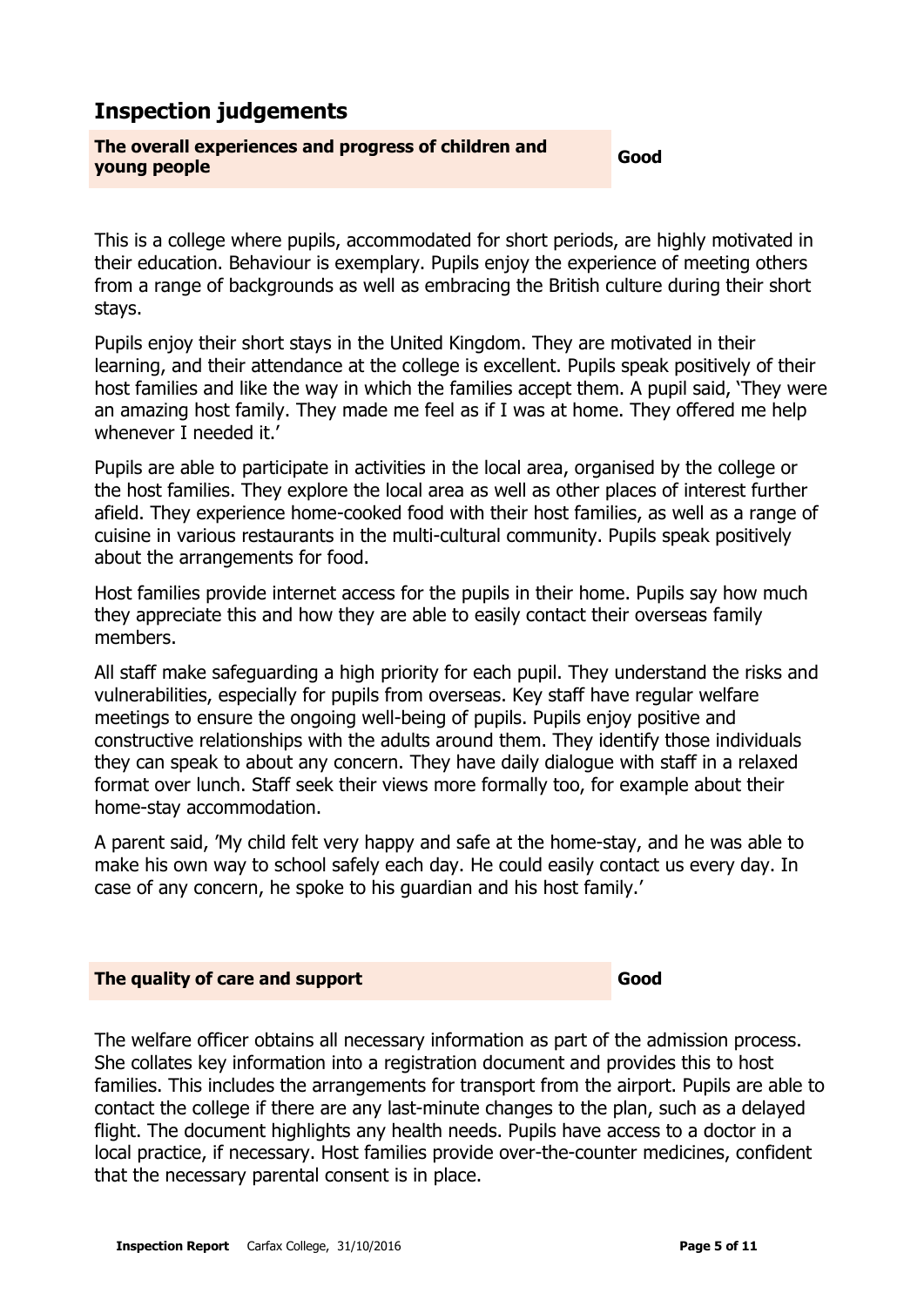Pupils generally arrive at a weekend so that they can get to know their host families and the local area. This includes planning a safe route to school, either walking or taking a short bus journey. Host families exchange phone numbers with pupils so that they can easily stay in touch. The welfare officer provides a pupil handbook. This guides pupils in the rules, protocols and expectations during their stay with their host families. Key staff at the college then provide an induction into the routines there.

Pupils enjoy a range of activities organised by the college or host families. They are able to visit museums or local parks or engage in sports, such as swimming or football. Pupils enjoy the opportunity to engage in British culture, celebrating key festivals.

Pupils enjoy a range of cuisine. Lunchtimes are a social occasion in the local community, when pupils can choose from a wide variety of different foods. They have evening meals with their host families and embrace British family life.

Pupils are easily able to contact their families, even if they are overseas. The host families provide access to a wifi connection. Pupils are able to use digital technology, such as video conferencing, to stay in touch. They speak highly of this arrangement.

All staff and host families are aware of the emotional well-being of the pupils in their care. They have regular conversations to ensure that pupils are feeling happy and relaxed. Pupils enjoy positive and mature relationships with those adults around them. They feel confident in the support and are able to focus on their studies. They can talk to various adults about any concern. Pupils who return for another short course, like to stay with the same host families.

#### **How well children and young people are protected <b>Good**

Safeguarding practice is good. The principal is the designated safeguarding lead. His safeguarding role is explicit in his job description, in accordance with statutory guidance. He follows all the necessary protocols in the event of a concern. He keeps a clear written audit trail that outlines the decision-making process. He learns from events and effectively delegates any actions as a result. He is aware of any events in the community and gives serious deliberation to any potential impact on the pupils at the college. He recognises the need to update the college policy on safeguarding, to reflect the good practice of the college and the most recently published statutory guidance, 'Keeping children safe in education 2016'.

The principal engages with other safeguarding professionals when necessary. One such professional said, 'The school attends meetings regarding safeguarding that our team holds with tutorial and language colleges. They have taken appropriate advice when needed, in the past, regarding policy and procedure.'

The principal arranges an annual safeguarding update for host families. He uses pertinent questions to generate thought and discussion on current issues. Host families discuss their opinions on a variety of themes, such as sexting. The principal gives them a range of scenarios to which there is not always a straightforward answer. Host families are able to deliberate with each other and professionals on how to keep pupils safe.

The welfare officer has an excellent relationship with host families. They speak highly of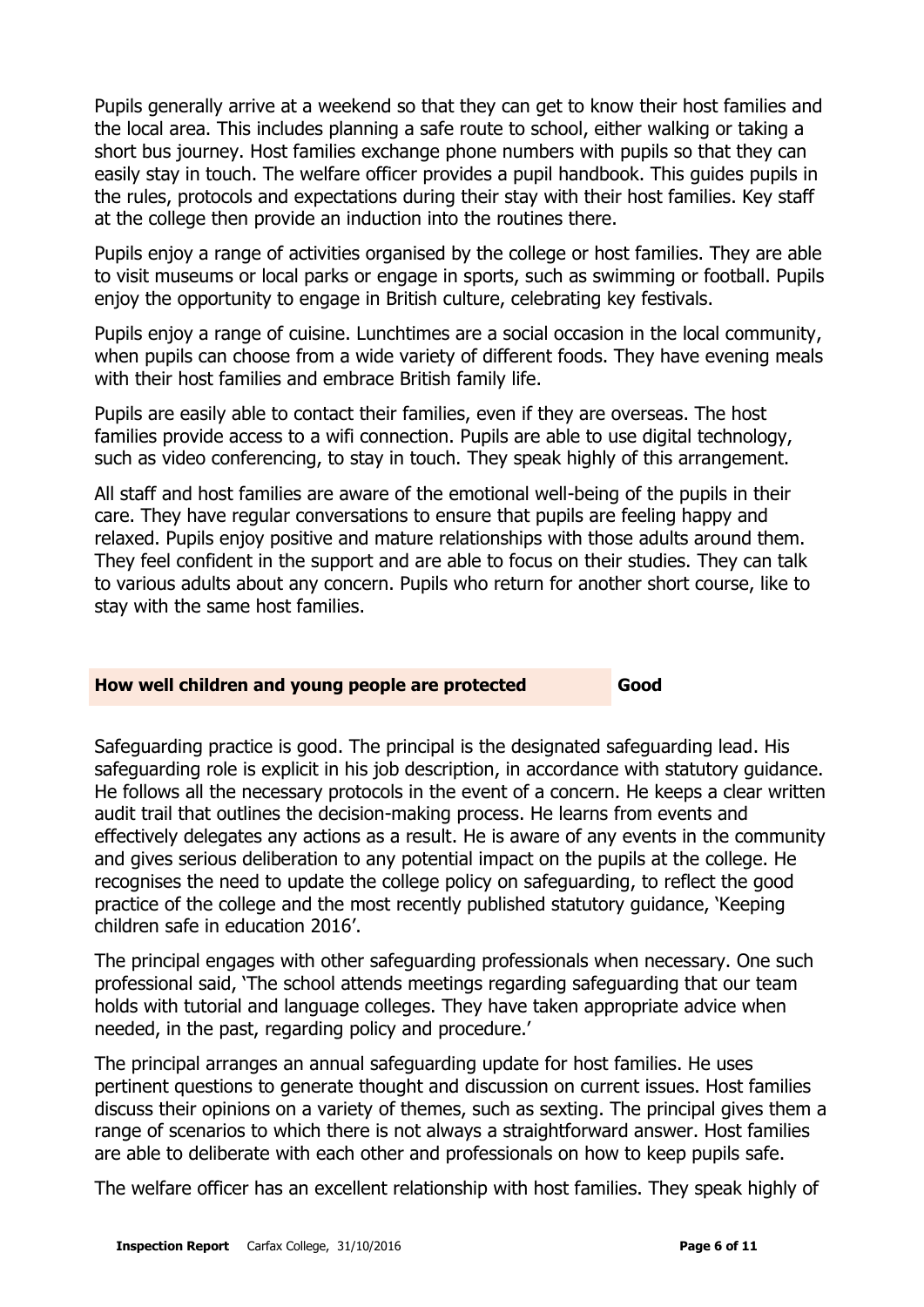her support, guidance and availability. She ensures that host families have the necessary training. She has recognised the need to provide further training, especially in the area of e-safety, and has recently had further training herself to cascade to host families.

The welfare officer carefully assesses host family accommodation. She makes sure that the necessary health and safety checks are in place, such as fire safety and certification of the safety of gas boilers. Pupils live in warm and comfortable environments that are safe.

Staff know what to do in the event of a pupil going missing. Going missing from host families is not an issue. Host families have a clear process to follow in the event of a pupil not returning at the expected time. The welfare officer is re-writing the policy to reflect local police protocols and statutory guidance on children who go missing.

The principal adopts safer recruitment practice. He employs adults deemed to be suitable to work with children. Likewise, the welfare officer makes the necessary checks on host families before placing pupils with them.

The college tailors programmes, such as the personal, social, health and economic curriculum, to meet the changing cohort of pupils. Tutors teach pupils how to keep themselves safe at a level appropriate to their ages.

#### **The impact and effectiveness of leaders and managers Good**

The principal provides strong and effective leadership. He has a good grasp of the national minimum standards for boarding. There is a culture of high expectations, and pupils respond positively to this. The welfare officer ensures that pupils are well cared for and can focus on their education.

The principal has clear plans for improvement, such as identifying the training needs of key staff. Staff are motivated to meet the needs of the pupils. They demonstrate a commitment to them, such as making themselves available after hours when a pupil asks for advice or guidance.

The proprietor is a regular visitor to the college. He holds the principal to account and acts as a critical friend. Currently, there are no written records of his oversight of the effectiveness of the leadership and management. There is no immediate negative impact on pupils.

The welfare officer monitors the quality of the host family accommodation at least annually. Host families welcome the visits, and there is a transparent relationship between the host families and the college. Any issues that arise, of which there are few, are resolved quickly and to the satisfaction of all parties.

The welfare officer seeks the views of pupils on the quality of the host family accommodation and their experience there. She collates the data and uses it intelligently to place pupils with relevant families and to provide continuous monitoring of pupils' care. This includes routine monitoring of anyone in the family who is turning 16 years of age, so a Disclosure and Barring Service check can be made in accordance with the national minimum standards. Pupils can access the formal complaints procedure if necessary. However, the close contact and communication means that any issues are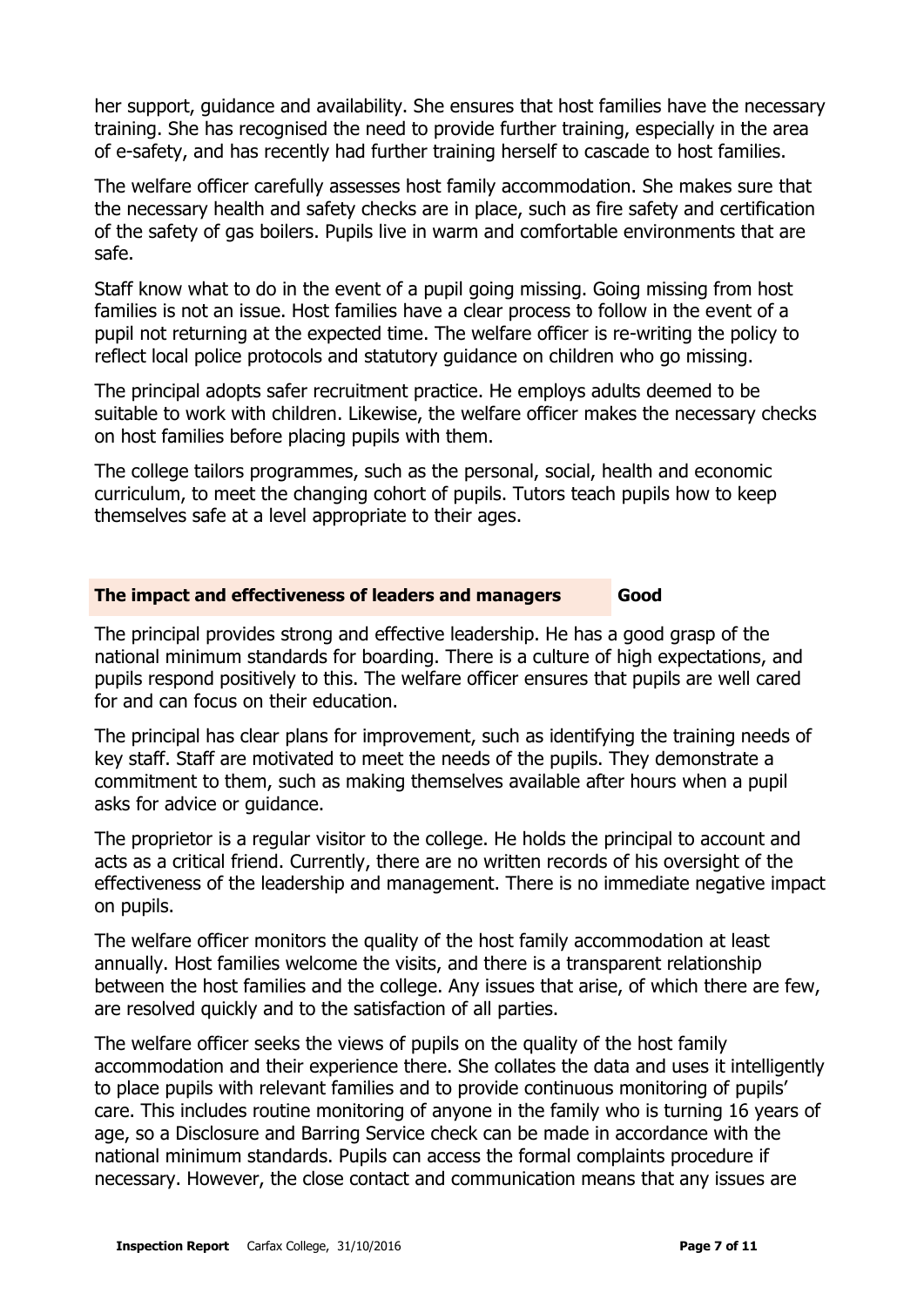resolved quickly without the need to resort to the formal complaints process.

As there is no boarding accommodation, other than host families, there is not a boarding staff team. The welfare officer demonstrates competence and efficiency in taking care of all the host family arrangements.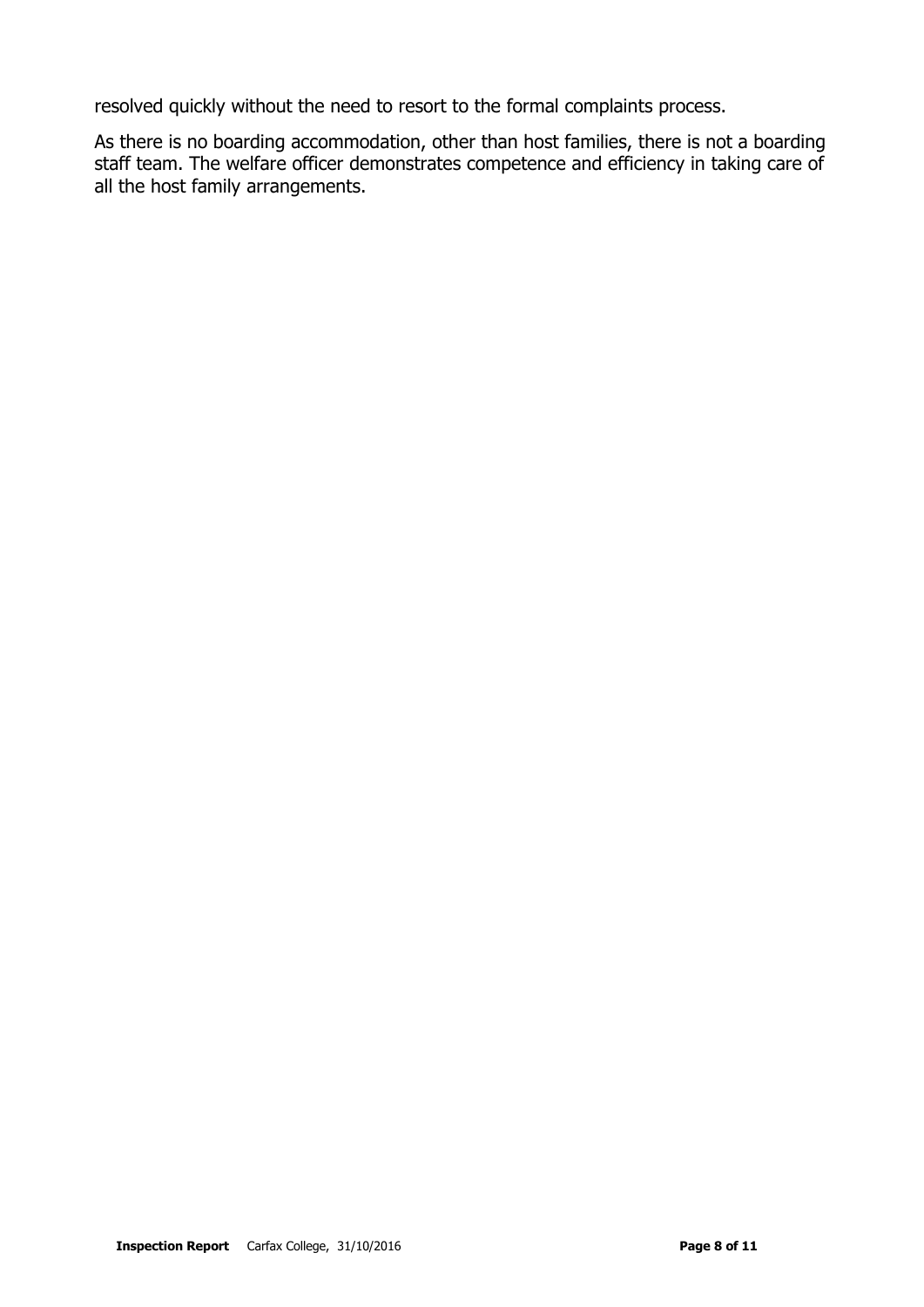## **What inspection judgements mean**

The experiences and progress of children and young people are at the centre of the inspection. Inspectors will use their professional judgement to determine the weight and significance of their findings in this respect. The judgements included in the report are made against 'Inspections of boarding and residential provision in schools: the inspection framework'.

| <b>Judgement</b>        | <b>Description</b>                                                                                                                                                                                                                                                                                                                                                                                   |
|-------------------------|------------------------------------------------------------------------------------------------------------------------------------------------------------------------------------------------------------------------------------------------------------------------------------------------------------------------------------------------------------------------------------------------------|
| Outstanding             | A school where the experiences and progress of children and young<br>people consistently exceed the standard of good and result in sustained<br>progress and achievement. The outcomes achieved by children and young<br>people are outstanding, and the impact that the boarding/residential<br>provision has had on supporting this progress and achieving these<br>outcomes is clearly evidenced. |
| Good                    | A school providing effective services, which exceed minimum<br>requirements. Children and young people are protected and cared for and<br>have their welfare safeguarded and promoted.                                                                                                                                                                                                               |
| Requires<br>improvement | A school where there are no serious or widespread failures that result in<br>children's and young people's welfare not being safeguarded or promoted.<br>However, the overall outcomes, experiences and progress of children and<br>young people are not yet good.                                                                                                                                   |
| Inadequate              | A school where there are serious and/or widespread failures that mean<br>that children and young people are not protected or their welfare is not<br>promoted or safeguarded or their care and experiences are poor and they<br>are not making progress.                                                                                                                                             |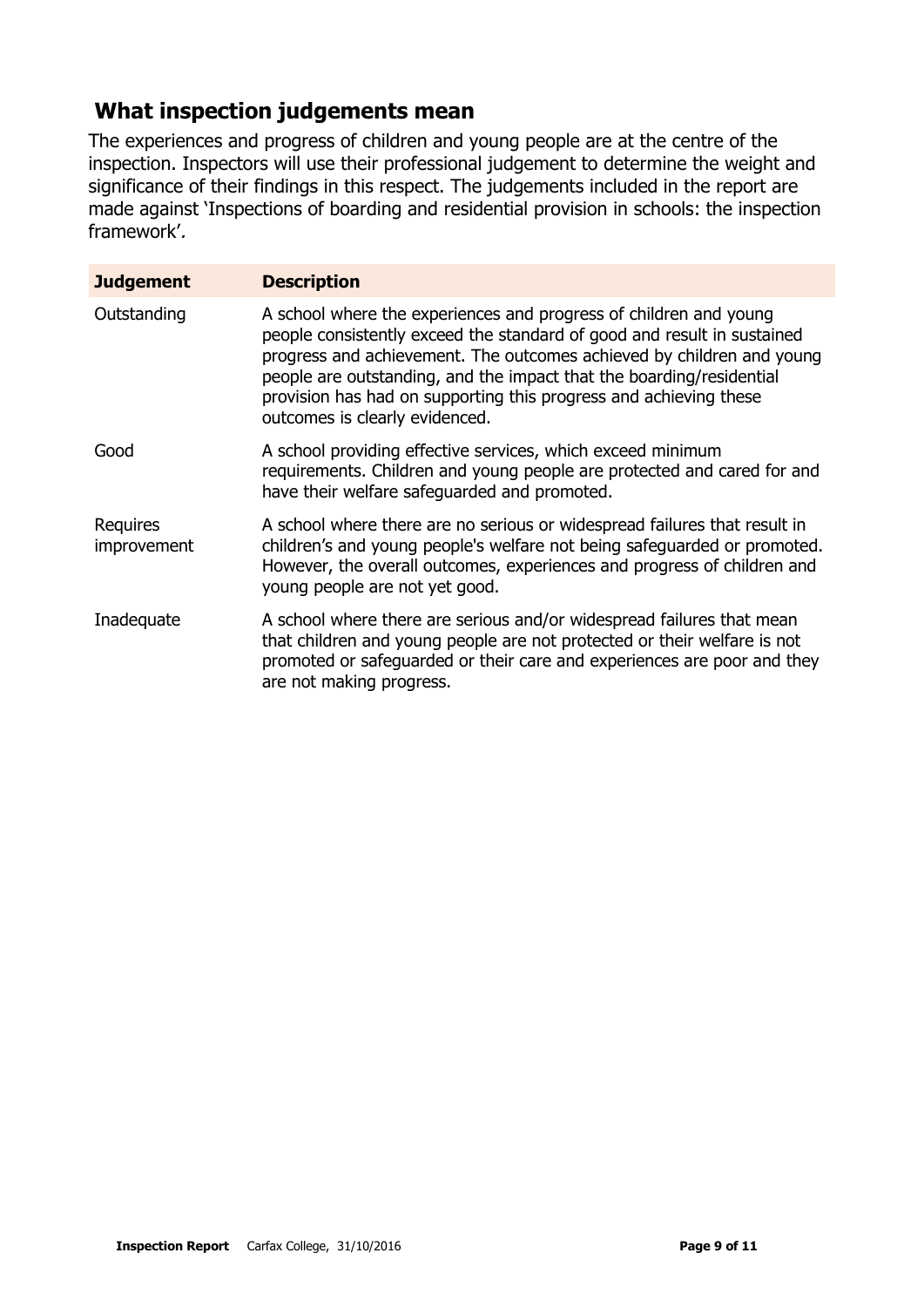# **School details**

| Unique reference number             | 138602   |
|-------------------------------------|----------|
| Social care unique reference number | 1159262  |
| <b>DfE registration number</b>      | 931/6014 |

This inspection was carried out under the Children Act 1989, as amended by the Care Standards Act 2000, having regard to the national minimum standards for boarding schools.

| <b>Type of school</b>                | Boarding school            |
|--------------------------------------|----------------------------|
| Number of boarders on roll           | Four                       |
| <b>Gender of boarders</b>            | Mixed                      |
| Age range of boarders                | 11 to 21                   |
| <b>Headteacher</b>                   | Mr Rupert Alesbury         |
| Date of previous boarding inspection | n/a                        |
| <b>Telephone number</b>              | 01865 200676               |
| <b>Email address</b>                 | enquries@carfax-oxford.com |